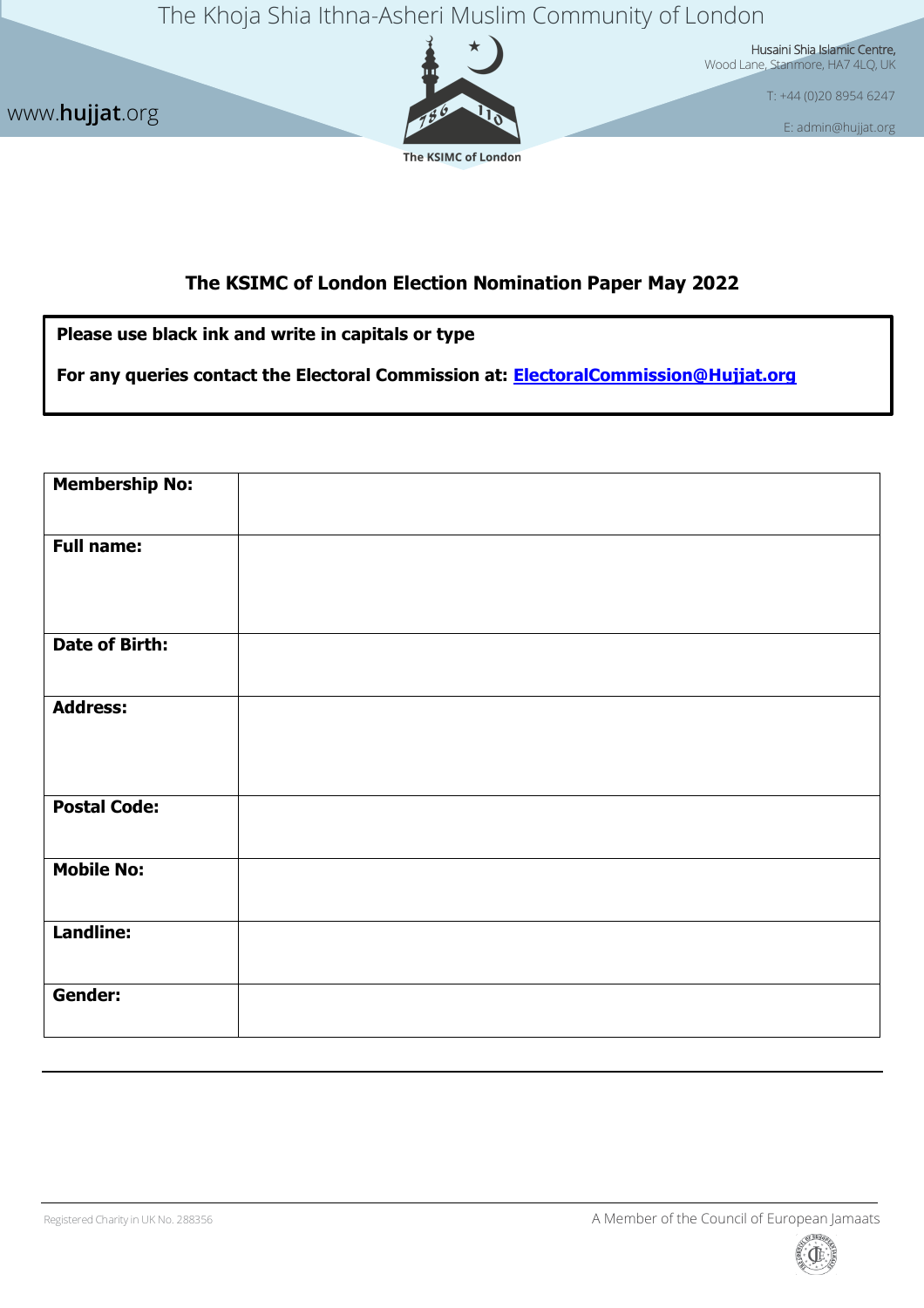The Position I am standing for is:

| $\Box$ President | $\Box$ Vice-President | $\Box$ Honorary Secretary | $\Box$ Assistant Secretary |
|------------------|-----------------------|---------------------------|----------------------------|
| ___              |                       |                           |                            |

☐ Honorary Treasurer ☐ Assistant Treasurer ☐ EC Member

□ Chairlady

## **My C.V./Statement (of no more than 250 words) and manifesto are attached in electronic format and sent to the Electoral Commission's email address.**

## **Proposer's and Seconder's Details:**

Please ensure both proposer and seconder are current members of The KSIMC of London. One proposer is required for all positions.

| <b>Proposer's Name</b> | <b>Membership Number</b> | <b>Signature</b> |
|------------------------|--------------------------|------------------|
|                        |                          |                  |

Please note for the position of President 5 seconders are required whereas all other seconders are required for all other positions

| <b>Seconder's Name</b> | <b>Membership Number</b> | <b>Signature</b> |
|------------------------|--------------------------|------------------|
|                        |                          |                  |
|                        |                          |                  |
|                        |                          |                  |
|                        |                          |                  |
|                        |                          |                  |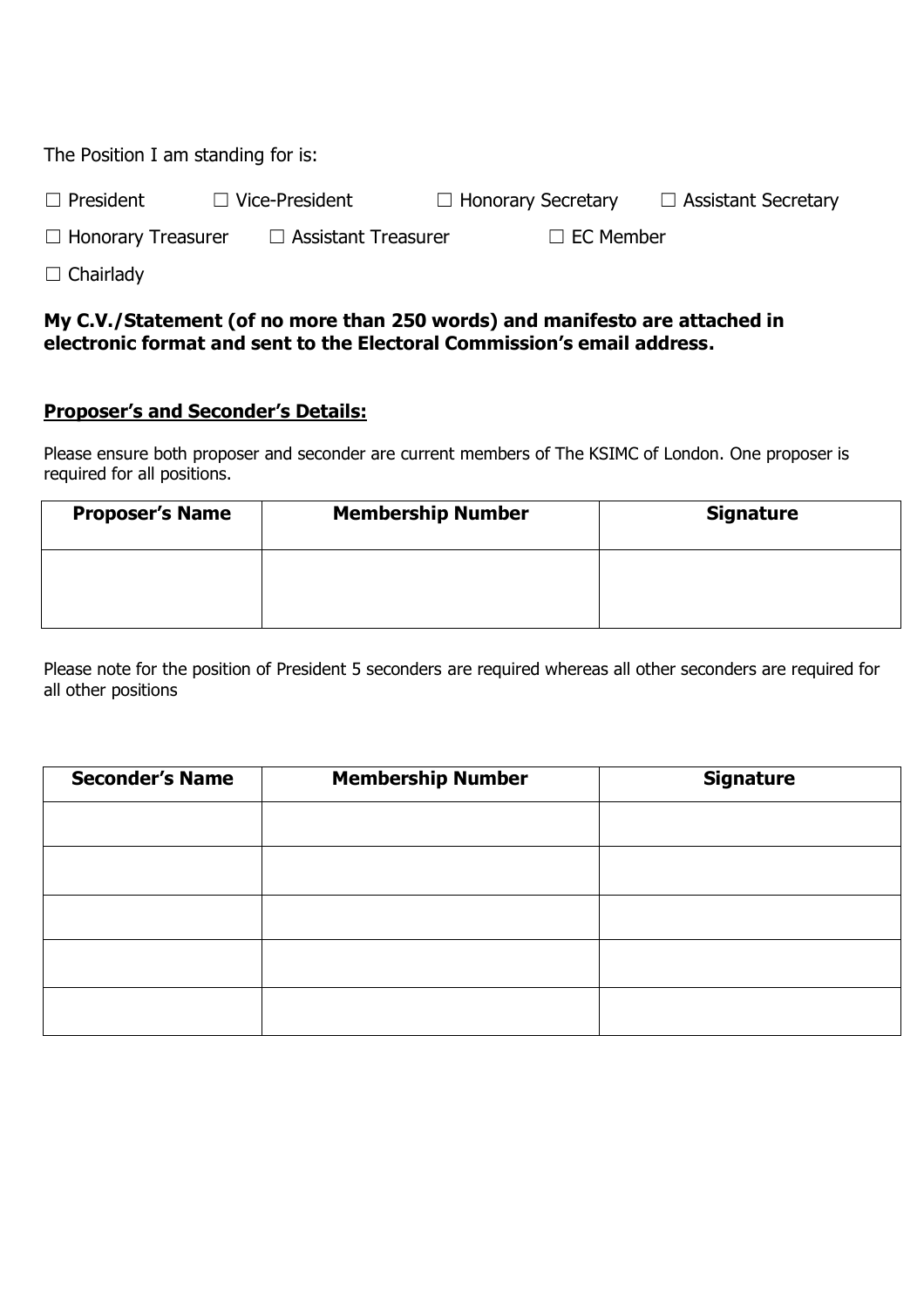## **DECLARATION OF WILLINGNESS TO ACT AS A CHARITY TRUSTEE OF THE KHOJA SHIA ITHNA-ASHERI MUSLIM COMMUNITY OF LONDON**

Registered Charity Number: 288356

I, (insert full name) of (insert full address)

I declare that:

- 1. I am willing and able to act as a charity trustee of the above charity (the "Jamaat") and consent to do so with effect from the date below.
- 2. I confirm that I have received a copy of the Jamaat's current Constitution, and any associated rules from time to time in existence and I am eligible to be a member of the Executive Committee as set out in these Rules
- 3. I agree to receive all notices that have to be served on me by electronic means either on the Jamaat's website or at the following email address:

Email: (please insert)

4. I agree that, if my email address should change, it is my responsibility to notify the Jamaat in writing of that change and that, until I do so, notices will be validly served on me if they are delivered to the email address I last notified the Jamaat of.

In addition, I hereby confirm:

- 5. The Electoral Commission of KSIMC of London can seek to obtain a Disclosure and Barring Service (DBS) certificate for the purpose of confirming my eligibility as a candidate. For the avoidance of doubt, the Electoral Commission shall request this process to be completed by the administration of KSIMIC of London.
- 6. I give my consent to The KSIMC of London to collect and use my personal data as required in accordance with The KSIMC of London's Constitution and the Data Protection laws (including but not limited to the Data Protection Act 2018 and GDPR 2018) afforded by the governing laws of England and Wales.

Full name:

Signed:

Date: